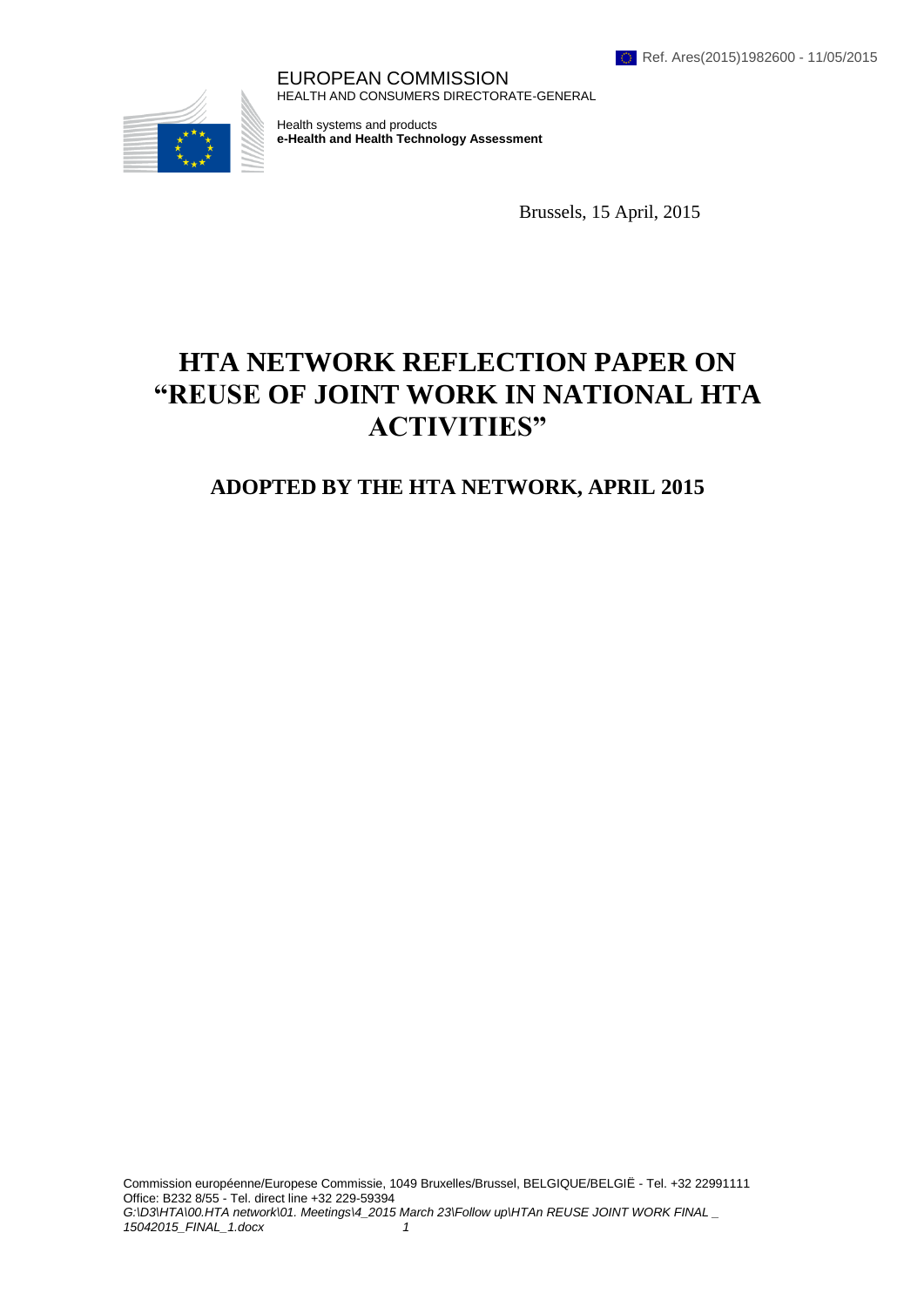#### **HTA NETWORK REFLECTION PAPER ON REUSE OF JOINT WORK IN NATIONAL ACTIVITIES**

#### **1. BACKGROUND – WHY "REUSE"?**

From the HTA Network Multiannual work programme:

*"Adoption of a reflection paper on the conditions to facilitate take up and reuse at national level of joint HTA production including information and joint assessments Timing: 1st half 2015"*

To enable the move from piloting to long term sustainability of "Joint Work"<sup>1</sup> and more broadly the cooperation at EU level on HTA, it is essential to ensure the usefulness of the cooperative work.

The usefulness of the cooperation is also reflected by the extent to which Joint Work, i.e. the "products" of the cooperation are valued and used by national and regional HTA bodies as well as by other stakeholders, for example patients, healthcare providers, payers (statutory health insurance) and industry. Only if national/regional HTA bodies and stakeholders can benefit from joint work in their national activities will they continue to invest resources in the cooperation after EU funding from the Health Programme ends. If the reuse is not happening to the desired extent, there is the risk that the EU cooperation remains an interesting exercise but with limited value for national/regional HTA activities. Thus it will not be meeting the final objectives set out in Directive 2011/24 including, supporting Member States in providing "*objective, reliable, timely, transparent comparable and transferable information on the relative effectiveness[…]<sup>2</sup> " and avoiding duplication of assessments"* (Art 15.2).

The HTA Network, aware of the importance of this issue, in the process of drafting its strategy, listed a number of "facilitating factors" which could enable reuse of Joint Work in national/regional activities (see section 2.2 "Synergies and complementarity of European activities with national activities").

This paper should be seen as an instrument to support the implementation of the HTA Strategy, specifically section 2.2. It also aims at contributing to the design and content definition of the forthcoming Joint Action on HTA, which will have a key role in facilitating a smooth and efficient transition from a "project approach" to a permanent model of cooperation between HTA bodies.

Building on these "facilitating factors" identified by the HTA Network Strategy and on the experience gained within EUnetHTA Joint Actions, the SEED project and other cooperation efforts in the area of HTA, this paper **aims to**:

• Provide concrete recommendations on how Joint Work shall develop to make it easier for national and regional HTA bodies to reuse it in national activities. The commitment to reuse Joint Work shall not be understood as legally binding and shall respect the different levels of voluntary engagement in the scientific and technical cooperation on HTA. However, once engaged in specific activities the parties involved, which have made a voluntary commitment, have the obligation to deliver the task assigned to them.

<sup>1</sup> 1 "Joint work" see Annex – Definition agreed by the HTA Network *"Strategy for EU cooperation on HTA – Glossary"*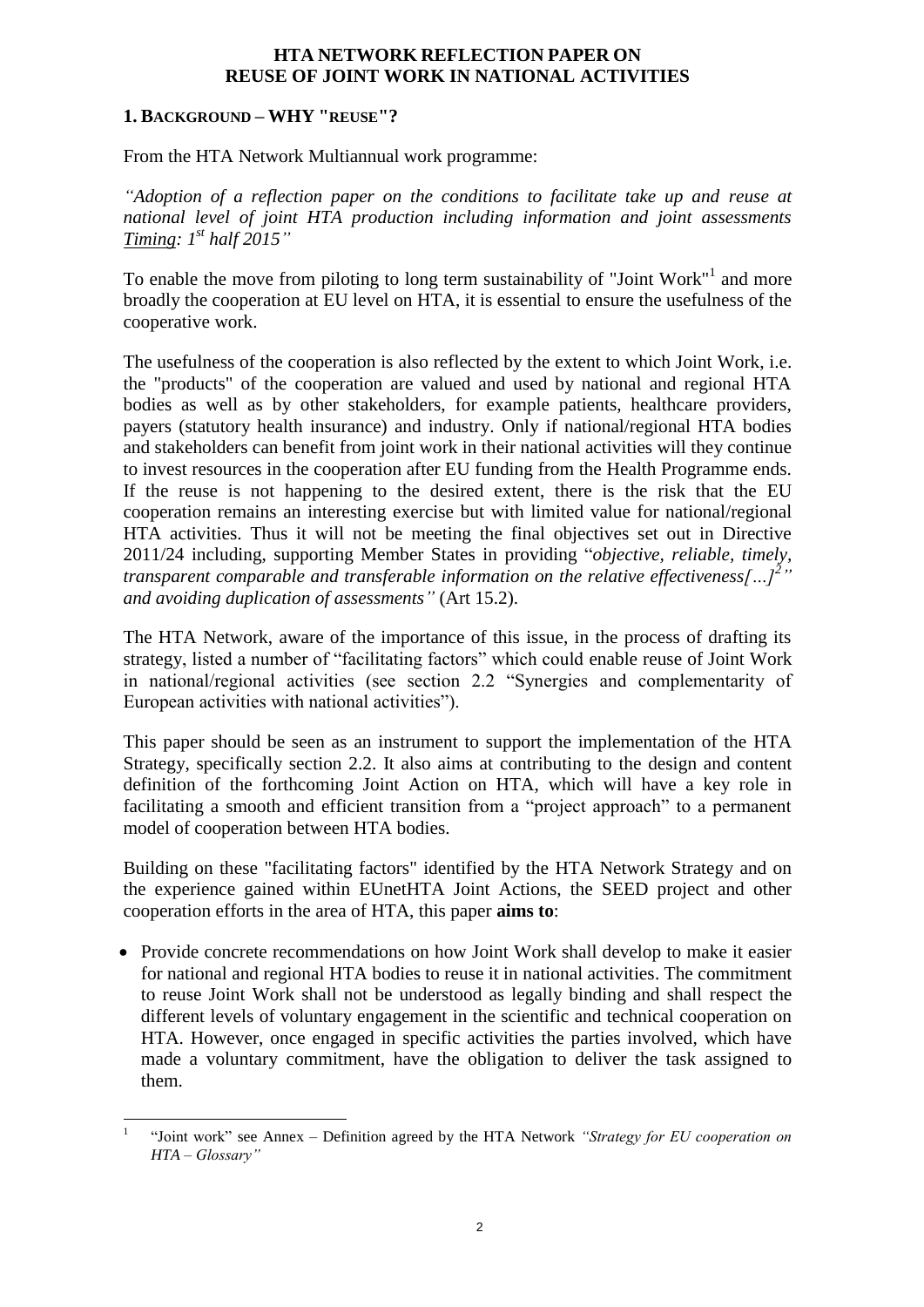- Provide recommendations on how national/ regional HTA bodies could address some of the facilitating factors which could enable reuse of Joint Work in national activities and
- Provide recommendations on how to facilitate the reuse of national/regional work produced in another country/region.

A general consideration should be made in relation to the Medical Device sector. The HTA Network has clearly indicated the need to keep a broad scope of cooperation on HTA, including Medical devices and other technologies. Collaborative efforts, within EUnetHTA and in other EU co-funded projects<sup>3</sup> will shortly provide indications on specific methodological challenges. However, as the European Legislation is currently under revision, it is difficult at this stage to identify concrete mechanisms of cooperation for specific activities with the regulators of the sector. Specific examples are early dialogues with manufacturers or the development of submission templates or other tools. Therefore, the issue may need to be reassessed once the new legislation is in place.

It should be noted that while the recommendations aim at facilitating reuse of Joint Work in national/regional HTA activities, these recommendations shall not interfere with *Member States's competence in deciding on the implementation of Health Technology Assessments conclusions and shall not harmonise any laws or regulations of the Member States and shall fully respect the responsibility of Member States for the organisation and delivery of health services and medical care* (Art 15.7 of Directive 2011/24).

To facilitate the reading and understanding of the paper, it is useful to recall a few definitions set out in the HTA Network Strategy paper (Annex 3, Glossary), and in the Annex-Definitions.

 $\frac{1}{3}$ [http://www.advance-hta.eu/;](http://www.advance-hta.eu/) [http://www.medtechta.eu](http://www.medtechta.eu/)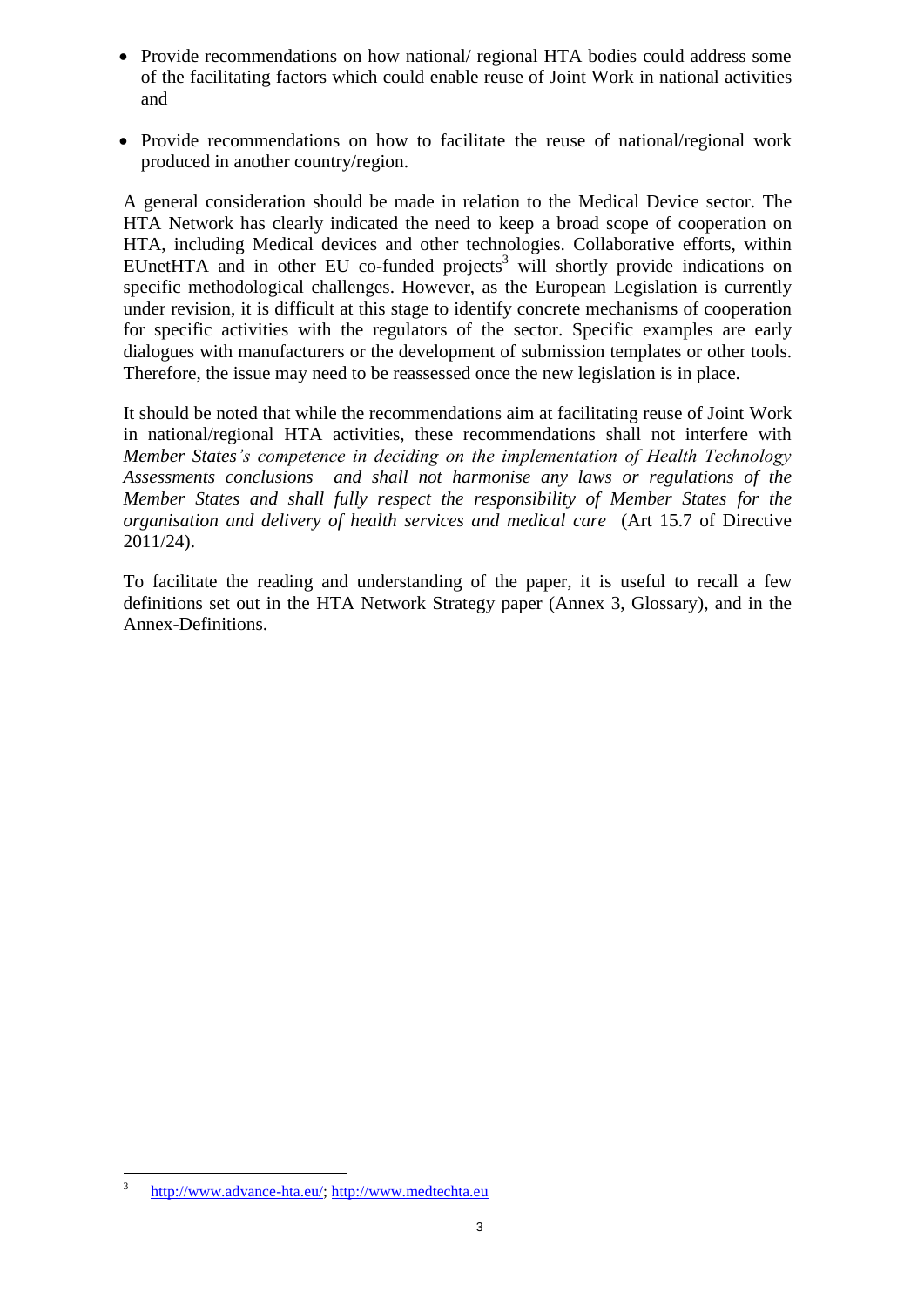# **2. "JOINT WORK" (JW) - WHAT TO REUSE –**

This chapter aims to provide some recommendations on how and what Joint Work shall develop to facilitate national and regional HTA bodies reuse of it in national/regional HTA activities. The main targets of these recommendations are the national/regional authorities responsible for HTA and HTA bodies. It aims to support their collaborative efforts to develop Joint Work, for example when participating in current and possibly future Joint Action on HTA and/or in other collaborative efforts at European and/or international level.

#### **2.1. GENERAL RECOMMENDATIONS**

For the purpose of this exercise the following activities are considered Joint Work:

#### **(1) Joint Assessments Reports**

- (a) Rapid Relative Effectiveness Assessments
- (b) Full/Comprehensive HTA

#### **(2) Tools**

- (a) The HTA Core Model (important for Joint Assessments Reports and national/regional assessment reports)
- (b) Submission templates (important for Joint Assessments Reports and national/regional assessment reports)
- (c) Methodological standards for HTA
- (d) Training material
- (e) ICT tools (including Databases, web based solutions etc.)

#### **(3) Support of (initial and additional) Evidence Generation initiatives appropriate for HTA purposes**

- (a) Early Dialogues
- (b) Coordination of additional evidence generation

It should be noted that the development of Joint Work is an ongoing activity with different levels of maturity for different products. For example, initiatives on the coordination of additional Evidence Generation, while well acknowledged in the HTA Network strategy as important to implement the "life cycle approach" to technologies, are activities which are not yet well established in all countries nor the subject of intensive cooperation efforts. Therefore, the impact of the relevant recommendations may be seen in a longer term perspective when compared to other types of Joint Work.

In addition, for these specific activities, referring to "reuse" of Joint Work may not be fully appropriate, as some of them are not always applicable or compatible with current national legal frameworks or practices. For example not all HTA bodies perform initiatives to facilitate evidence generation like early dialogues or additional evidence generation.

Therefore in this context the concept of "re-usability" in national HTA activities shall be understood as "usefulness" for National HTA activities.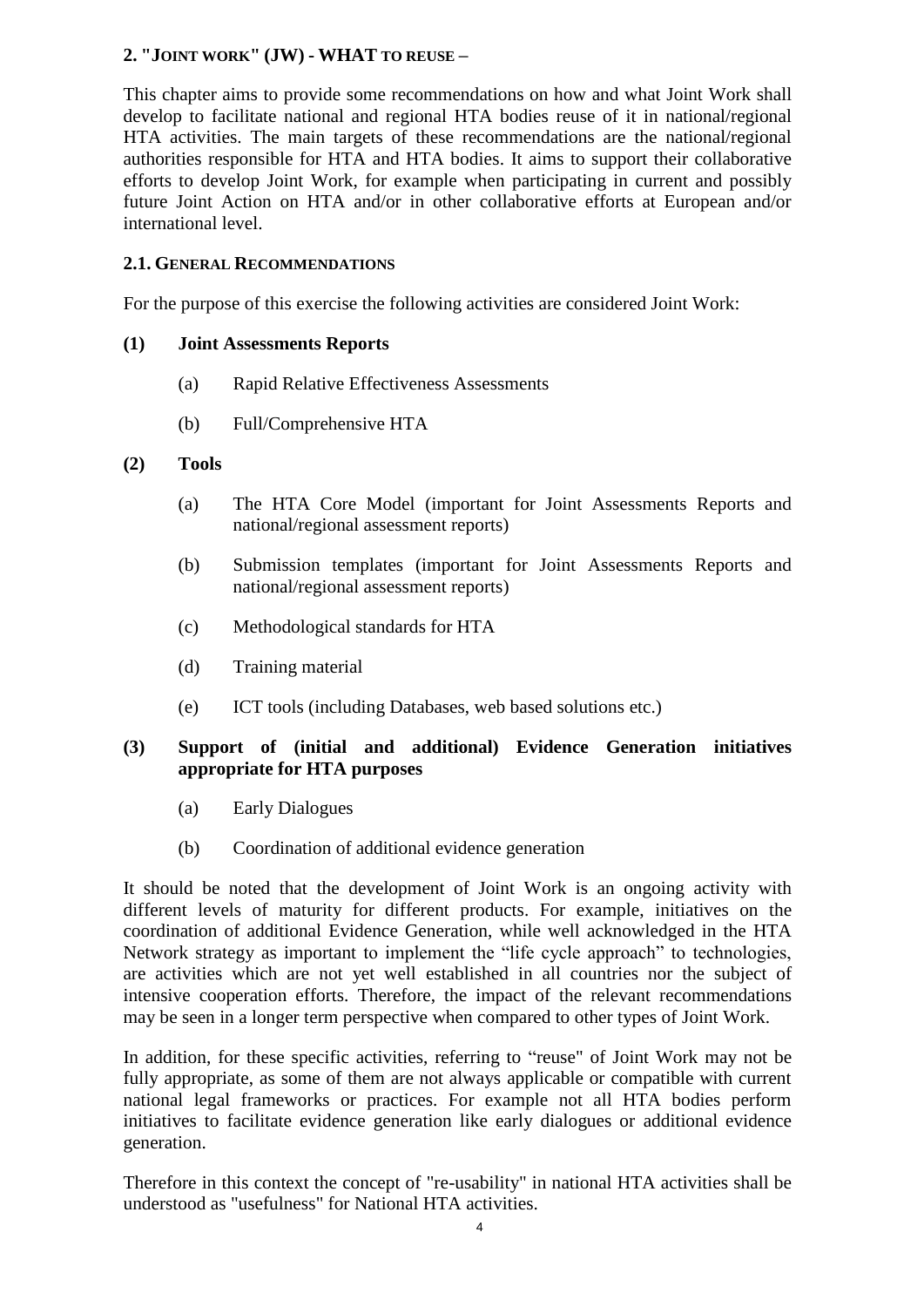It should be noted that the recommendations below are largely applicable to all products of the cooperation; therefore they will not be repeated as specific recommendations under each section.

# **The HTA Network recommends that the cooperation on HTA and more specifically a possible third Joint Action on HTA should:**

- Keep the focus on improving Joint Work and facilitate its reuse in national/regional activities. Therefore, it should devote sufficient resources to facilitate the transfer and uptake of Joint Work in national activities, including its adaptations to local needs.
- Devote sufficient resources to implement a professional project management process, including quality assurance and a mechanism for monitoring the progress of Joint Work and implement corrective measures as needed, to adjust the process to the needs of the cooperation.
- Implement a mechanism, including where possible, Standard Operating Procedures for a transparent topic selection and prioritization process, to ensure that the process meets the strategic priorities defined by the HTA Network and at the same time the needs of national/regional HTA bodies. Early information sharing of work plans (including use of relevant ICT tools), as well as reports on the reuse of Joint Work and/or of HTA work from other national/regional bodies, shall be given specific attention.
- Implement a process that facilitates clustering expertise to ensure high quality products and facilitates capacity building. For example, specific bodies leading the activities in specific type of technologies/conditions; ensuring that any process aiming at Joint Work involves any necessary additional expertise from independent experts, and appropriate stakeholders involvement.
- Implement an evaluation process to measure the benefits at national/regional level of Joint Work, for example by measuring the added value of European cooperation through increases in efficiency, quality, timelines and capacity building.

Any measurements of benefit shall not be [contradictory](http://dict.leo.org/ende/index_de.html#/search=contradictory&searchLoc=0&resultOrder=basic&multiwordShowSingle=on) to Art 15(7) of Directive 2011/24 and the statement of the HTA Network Strategy paper which points out to fully respect MS' responsibilities to organise and deliver health services and medical care.

# **2.2. SPECIFIC RECOMMENDATIONS ON JOINT WORK <sup>4</sup>**

# **2.2.1** JOINT ASSESSMENT REPORTS

Timely adaptation and production of national/regional HTA Reports, based on joint assessment reports (Rapid REA and Full/Comprehensive HTA) can only be ensured if these reports are fit for purpose, of high quality, of timely availability, and covering the whole range of health technologies (beyond pharmaceuticals and medical devices). Therefore Joint Assessment Reports should be based on scientific, transparent, timely and efficient predefined project management processes, with appropriate stakeholders' involvement. Common understanding and possibly agreement on key methodological approaches is needed, to be inclusive enough to meet demands of individual countries as well.

 $\frac{1}{4}$ For each "type" of Joint Work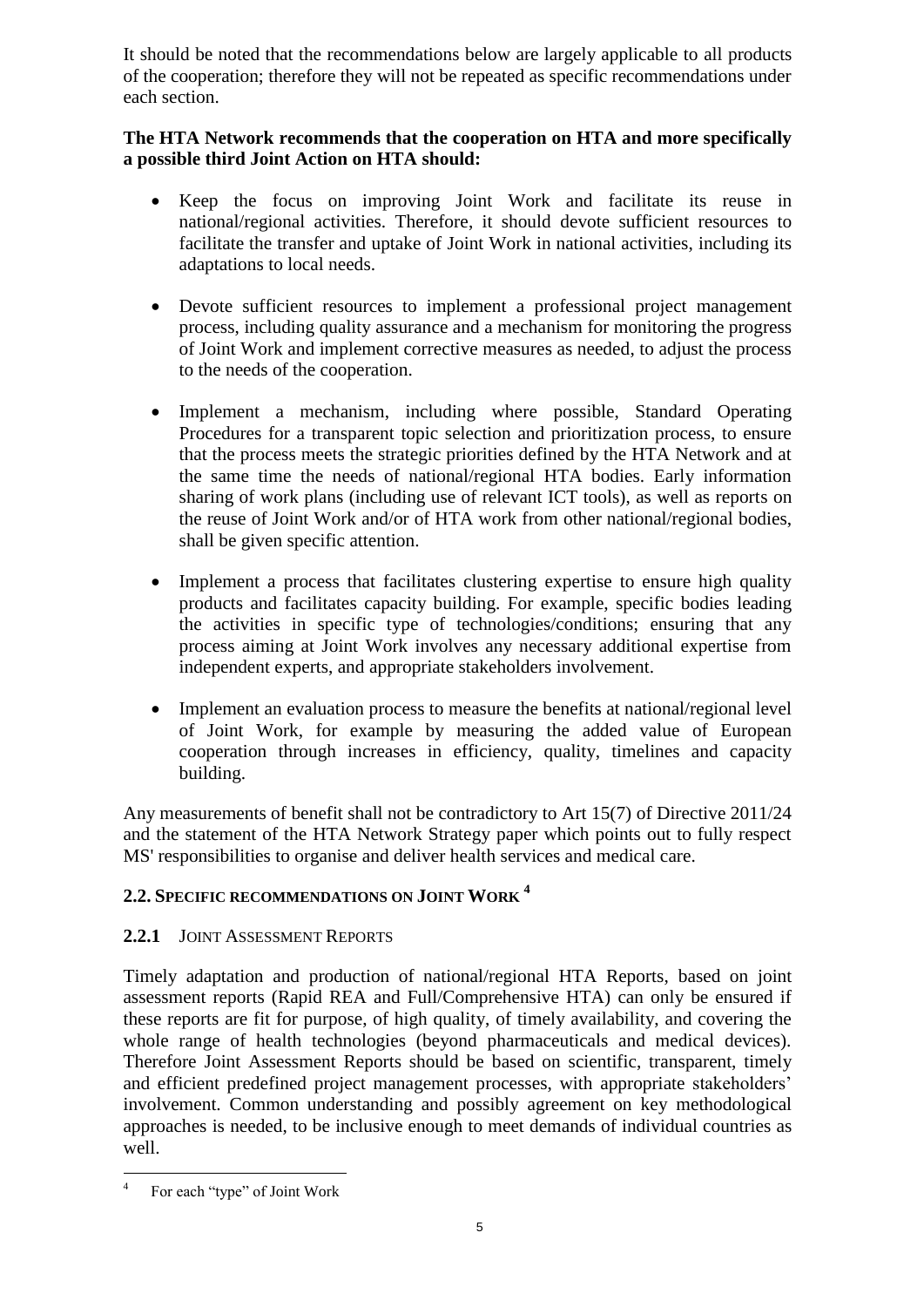It should be noted that Joint Reports aim at facilitating work at national level but are not legally binding for national authorities.

# **To achieve these results, the HTA Network recommends:**

- To strengthen cooperation on horizon scanning activities by exploring cooperation with existing initiatives at national or international level<sup>5</sup>.
- To enable timely exchange of information between regulatory and HTA bodies both in the pre-marketing phase and post-marketing phase to facilitate timely production of Joint Work and avoid duplication of activities, as appropriate.
- To implement a well-defined workflow facilitated by professional project management which could enable, among others, early agreement on the scope and the participating HTA bodies; systematic and early identification of expertise (both on methods and clinical issues); transparency and effective quality assurance.
- To facilitate clustering expertise of national/regional HTA bodies according to the technology/disease indications (i.e. specific technologies assessed regularly by a set of bodies with expertise in the field).
- For Full/Comprehensive HTA, make a critical assessment on the amount of "transferable" (thus re-usable) information for non-clinical domains and adjust the process for Joint Work accordingly; implement the existing flexibility in the HTA Core Model Format.
- To facilitate appropriate stakeholders involvement in the production of Joint Reports.
- To gather support from technology developers in all stages of the assessment process.
- To recognise that a high degree of commitment and willingness to cooperate is needed, as well as investment in institutional connections, for building trust between participating HTA bodies.
- To acknowledge that systematically sharing the work plans of national/regional HTA institutions is essential to ensure that the subject of the joint activity meets the needs of the largest number of HTA Bodies, thus facilitates reuse.
- $\bullet$  To conduct systematic search in the POP<sup>6</sup> database as a routine task, which is possibly included in national Standard Operating Procedures, in order to capitalise on the work done by others, to engage in Joint Work and to share work and results.

 $\frac{1}{5}$ For example INAHTA and the International Network Euroscan [\(http://euroscan.org.uk\)](http://euroscan.org.uk/)

<sup>6</sup> See Annex-Definition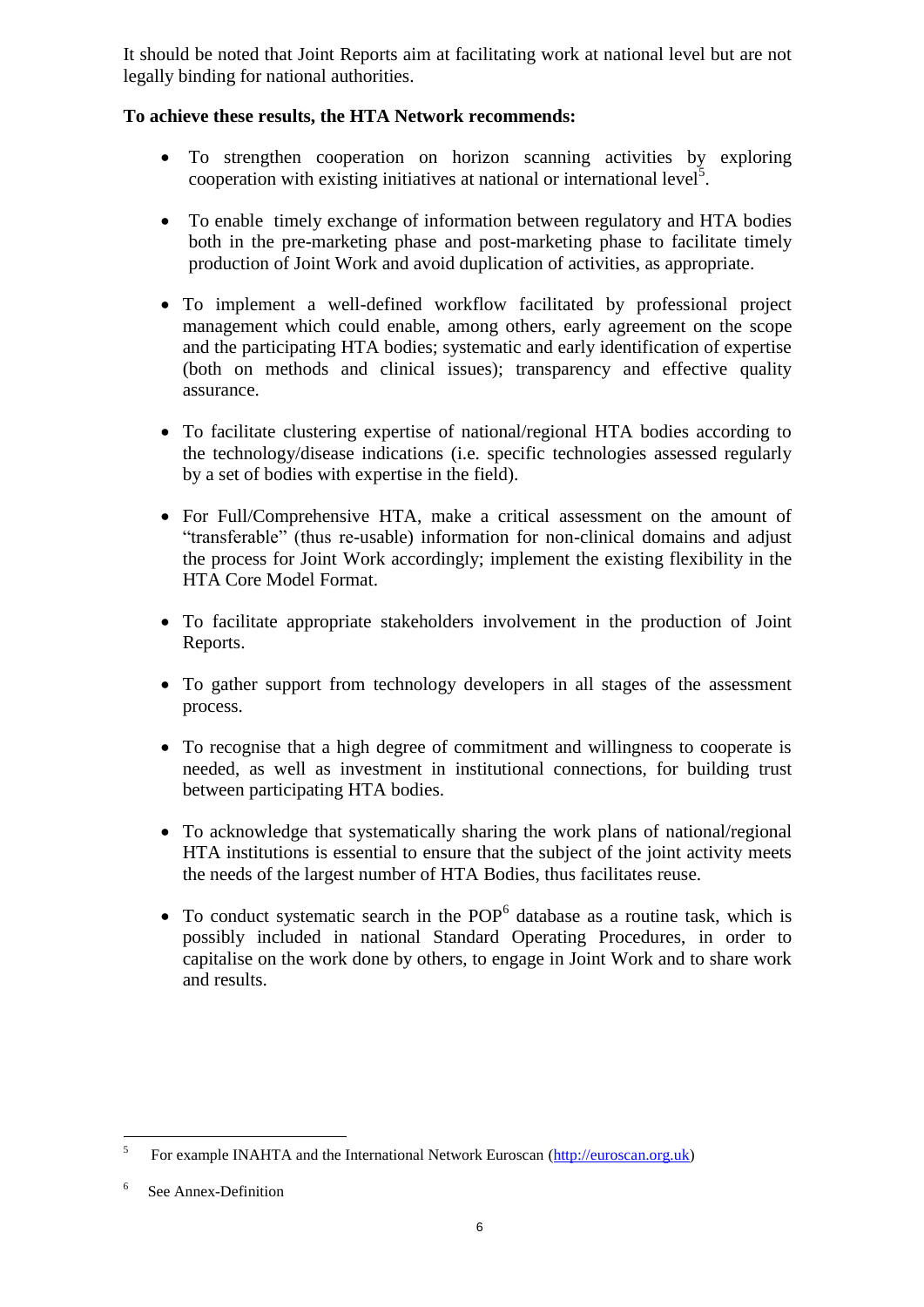#### **2.2.2 TOOLS TO FACILITATE INFORMATION SHARING AND JOINT WORK**

To facilitate Joint Work and the reuse at national level of HTA work produced by other HTA bodies, it is essential that bodies and stakeholders involved in the HTA process can rely on "common" tools which respond as much as possible to the different information needs of HTA bodies and stakeholders. The common tools identified by the European cooperation, so far include: i) HTA Core Model, ii) Submission templates (important for Joint Assessment Reports and national/regional reports<sup>7</sup>), iii) Methodological standards for HTA, iv) Training material and v) ICT tools (including Databases, web based solutions etc.).

**The HTA Core Model** is a methodological framework for shared production and sharing of HTA information. Its applications will support European collaboration and more specifically Joint Work, as it provides a common reporting structure that enables standardised reporting of HTAs. As a broad methodological framework it should meet the needs of the HTA bodies working on the joint assessment and also the HTA bodies who want to use the model in their local (national/regional) work.

**Submission templates** cover evidence requirements for technology producers (manufacturers, companies, marketing authorisation holders or their representatives) across Europe. They are to be used to support submission files for national and joint assessments reports. These templates may include the evidence requirements of national/regional HTA bodies while simultaneously reflecting the HTA Core Model framework. Any Joint Work producing HTA information would be facilitated by a submission template that contains the most important evidence requirements of all countries that decide to participate. It should be recognised that evidence requirements will not be harmonised across all HTA bodies and therefore the submission template should be applicable to the greater number of countries. This will ensure the necessary freedom at national/regional levels to choose sections and questions that are relevant for their existing processes and to support requests for additional data to meet specific local requirements. Joint submission templates may also support efficiencies for technology producers.

**Methodological standards for HTA** should be continuously updated and adapted. However, developing new methodological standards, if needed, should be focused on facilitating re-usable Joint Work. It should be noted that cooperation with other international collaborative initiatives developing methodological guidance, should be foreseen to avoid duplication of efforts.

**Training material** shall be understood as activities and tools developed to train national/regional HTA bodies members to facilitate both the production of Joint Work and its reuse**.** 

**ICT Tools** include the existing POP and EVIDENT Database, as well as the HTA Core Model online tool. Additional ICT tools may be necessary to facilitate Joint Work and its reuse, for example to enable the secure exchange of confidential information.

 $\frac{1}{7}$ In HTA submission templates can also be used, for example when asking input to patients' group, however these type of submission templates have not yet been the subject of EU cooperation.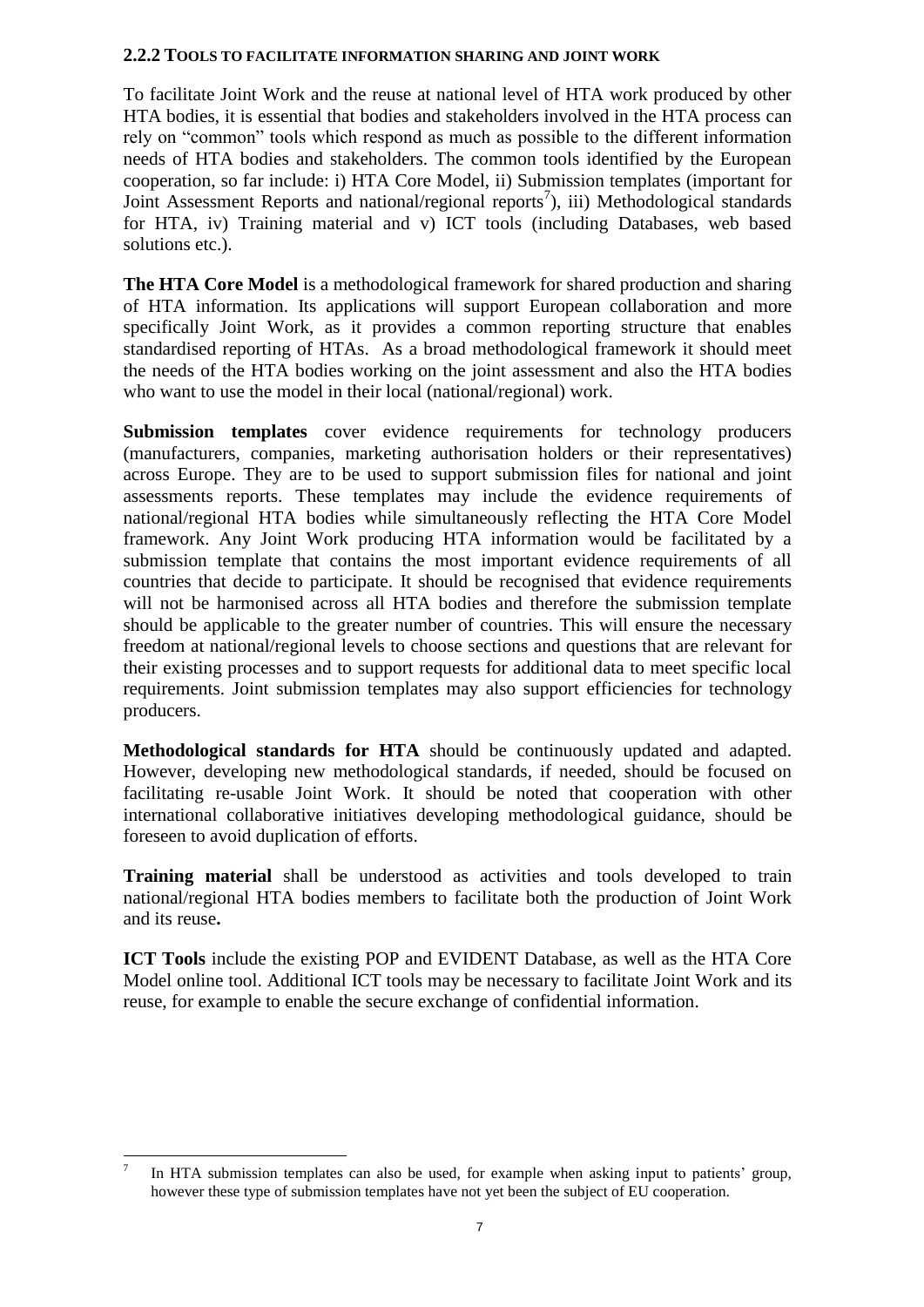#### **To support the further development of the tools mentioned above the HTA Network recommends:**

- To make the HTA Core Model more user-friendly to facilitate its uptake in current practices.
- To increase awareness and use of the HTA Core Model in Joint Work and local (national/regional) work, within HTA bodies.
- To increase awareness and use of submission templates developed in the framework of EU cooperation, within HTA bodies and within industry.
- To align the development of methodological standards by the EU cooperation to the specific needs of Joint Work, and explore synergies with relevant bodies and organisations developing methodological guidance.
- To establish close links and synergies with international organisations with the expertise and resources to develop general HTA training tools, including educational webinars, videos, handbooks, guidelines etc.
- To continue to focus on the development of training tools matching the activities and the needs of the EU cooperation, most specifically for Joint Work, and its reuse.
- To consider facilitating exchange programmes between HTA Bodies, active in the cooperation, to enable "on the job training".
- To optimise the usability of databases currently developed by the EUnetHTA cooperation (for example POP Database, EVIDENT Database, Core model online tool), notably by avoiding administrative hurdles to manually enter information and increase their user friendliness. For example, implement automatic links with other existing databases $\delta$  and/or associate a centralised literature search facility.
- To increase accessibility, dissemination and communication on such databases and other tools with national and regional HTA bodies and other stakeholders, as appropriate. For example, to consider the development of a web portal as a single entry point to all key tools which could facilitate cooperation on HTA, including access to national/regional HTA databases and online tools.
- Explore ways to ensure sustainability and continue maintenance of ICT tools.

# **2.2.3 SUPPORT OF INITIATIVES TO PROMOTE EVIDENCE GENERATION (INITIAL AND ADDITIONAL) APPROPRIATE FOR HTA PURPOSES**

These activities aims at reflecting the "life cycle" approach which is described in the HTA Strategy, namely that HTA cooperation can play an important role by strengthening activities from the horizon scanning process and the early development phase to the wellestablished use of technologies. This includes, for example, the generation of evidence appropriate for HTA purpose, over the pre and post launch period of new technologies. To enable such an approach and make it beneficial, closer interaction between HTA bodies, regulators, payers and providers of technologies will be essential.

<sup>1</sup> <sup>8</sup> University of Southampton Database; INAHTA, national HTA databases etc.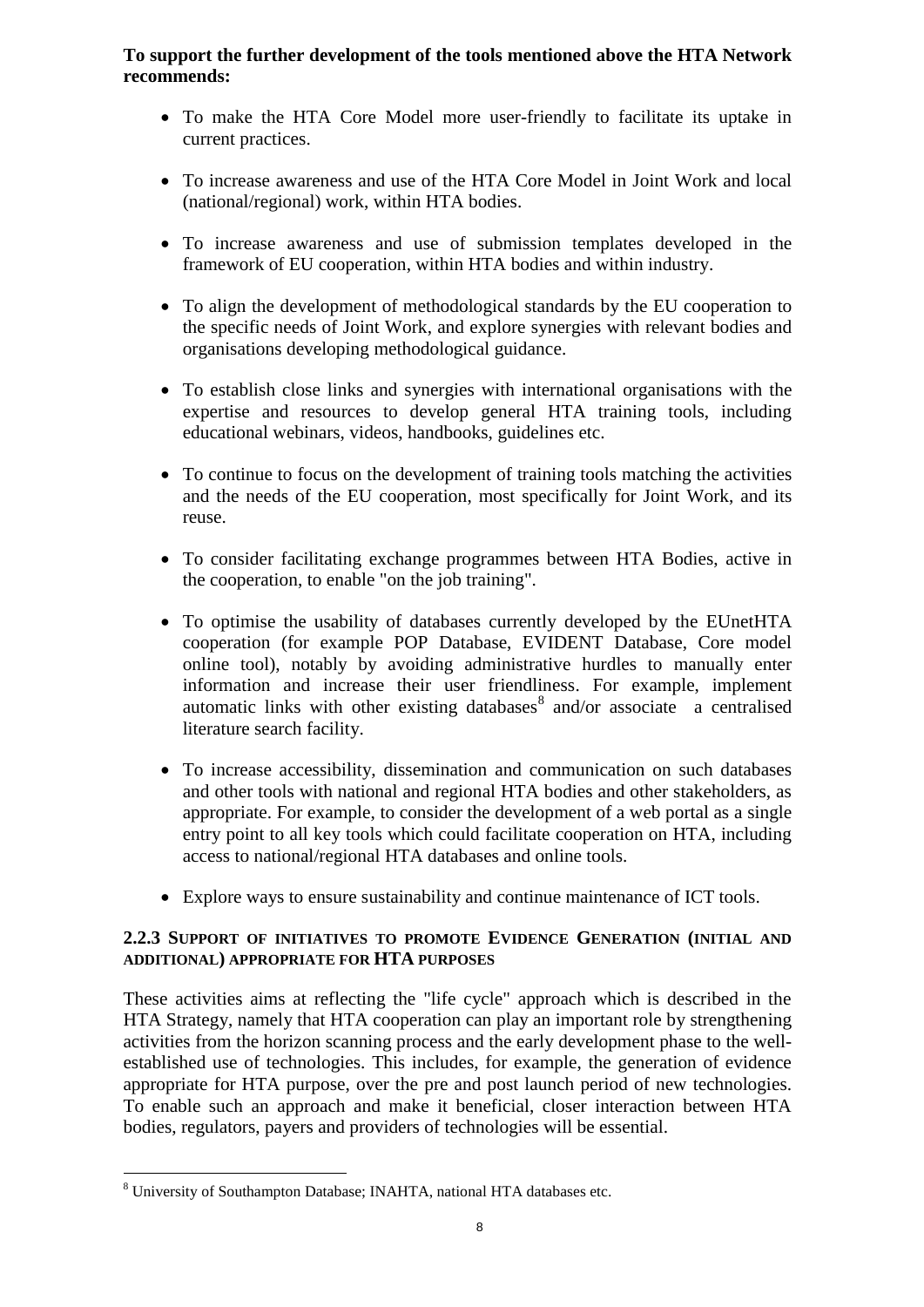Cooperation is clearly needed to prepare HTA bodies to agree on possible joint requirements for post-launch data collection. As an example, for pharmaceuticals, closer cooperation with regulators for Post Authorisation Efficacy Studies (PAES) would be desirable. In addition, new initiatives lead by the European Commission like the Safe and Timely Access to Medicinal Products Expert Group (STAMP) and the EMA pilot on adaptive pathways also call for closer cooperation with HTA bodies.

**Early Dialogues,** EDs (or early scientific advice) aim at providing prospective, transparent and timely advice by regulators and/or HTA body/bodies (multi-HTA scientific advice) or both (parallel scientific advice) to technology developers so that they may integrate the specific needs of both Regulators and HTAs in the product development.

For multi-HTA scientific advice aiming to improve initial evidence generation for health technologies two approaches can be combined:

1) Product specific approach: ED between HTA bodies and companies on the development of new drugs or medical devices<sup>9</sup>.

2) Disease specific approach: development of guidelines for the technology developers. Disease-specific guidelines aim to give non-binding recommendations to technology developers about the type of data to be produced during the development of technologies (initial evidence generation) to support the relative effectiveness and cost-effectiveness assessments in a given condition. Besides comprehensive disease-specific guidelines, advice on some methodological issues regarding the development of a new technology should be considered (e.g. the use of a new endpoint, the use of a new or controversial statistical or methodological approach…) that may lead to the publication of advice from HTA bodies.

It should be noted that the aim of this activity is to improve the quality and appropriateness of the data produced during technology development. Its results cannot be expected before the end of the product development so no immediate reuse at a national/regional level is expected. In addition, a disease specific approach shall be considered as a longer term activity because cooperation in this area is currently at an initial phase. Intermediary products such as advice on new methodological approaches could be a more immediate topic for cooperation.

**Additional evidence generation** describes the additional studies or any kind of additional data collection requested or recommended by HTA bodies following HTA on the health technologies.

#### **While recognising that some of these activities may have a longer term approach, the HTA Network recommends to:**

 Maintain and clarify different options to perform ED. For example i) ED between national HTA bodies and technology developers, ii) ED between HTA bodies and Technology developers at European level (currently performed by EUnetHTA and the SEED-consortium), iii) ED between HTA bodies, technology developers and regulators at European level (for pharmaceuticals, currently performed by EMA as "parallel scientific advice" and for both pharmaceuticals and other medical technologies by the SEED Consortium as "parallel early dialogues"). Maintaining and possibly clarifying the different options for

<sup>–&</sup>lt;br>9 It has to be reminded that early dialogues are non-binding and confidential.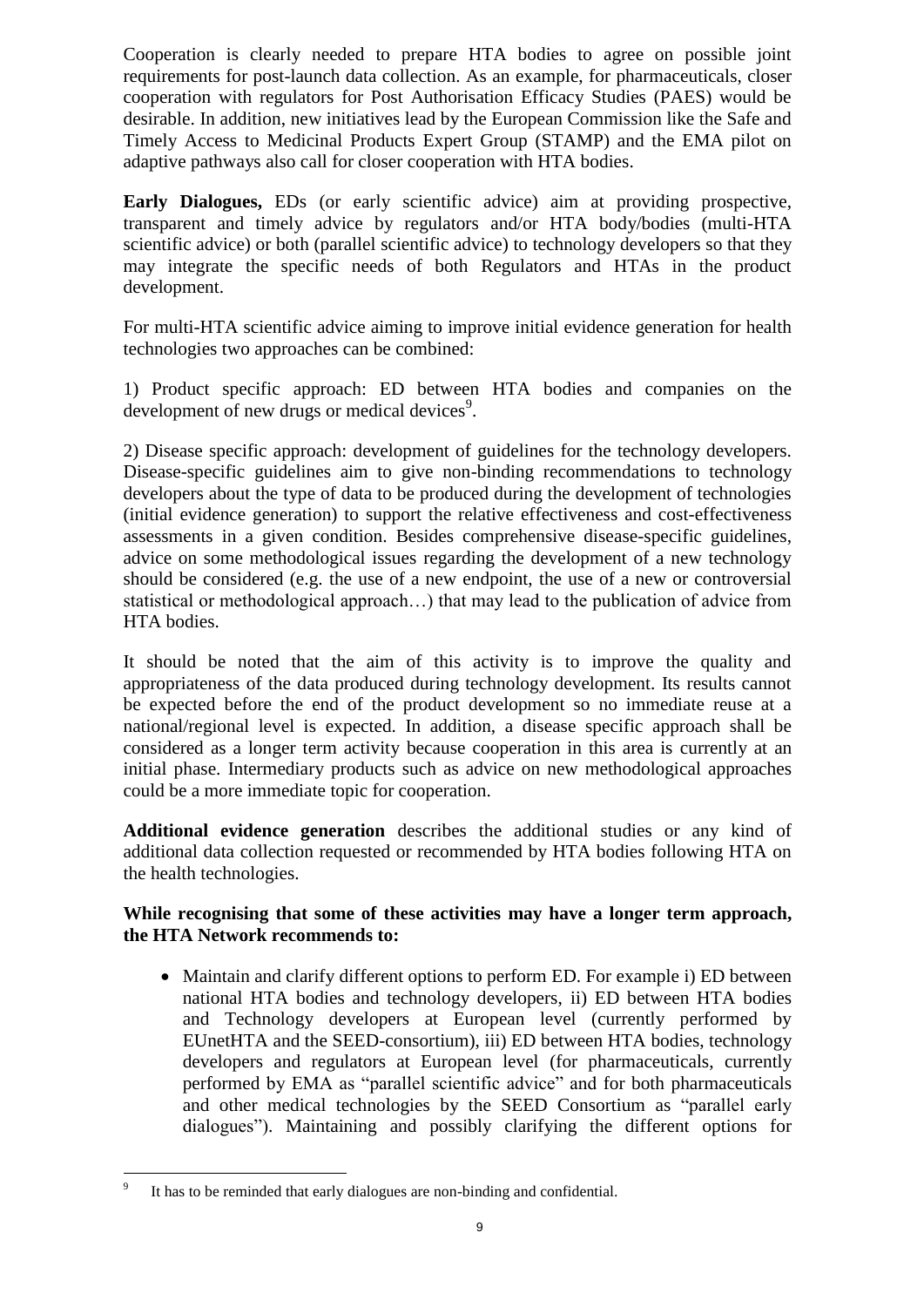performing these activities seems to be the most effective way to meet the needs and the capacities of both HTA bodies and technology developers.

- Strengthen interactions with regulators and define one single framework/process to perform ED involving both HTA bodies and regulators at European level, building on existing experiences. Specific attention shall be given to ED for Medical Devices, considering the different regulatory framework and market access pathways compared to pharmaceuticals.
- Implement a process for ED that facilitates clustering expertise to ensure high quality products and facilitate capacity building. Involve any necessary additional expertise from independent experts, and appropriate stakeholders involvement.
- Consider a possible mechanism that could enable feeding the results of the ED into the future development of disease specific guidelines, provided that such guidelines are used by relevant stakeholders.
- Establishing closer cooperation between HTA bodies in coordination of crossborder data collection and evaluation, including implementing specific pilots, taking into accounts Member States' legal frameworks.
- Establishing closer interaction with initiatives that evaluates the use of patients' registries, develop methods for analysis of registry data possibly in cooperation with the registry holders or other relevant stakeholders, to create synergies and avoid duplications.
- Exploring coordinated approaches and possibly further cooperation with pharmaceutical regulators on post-authorisation data collection, such as possible parallel advice. Explore the possibility of developing or testing methodologies for post-authorisation data collection on pharmaceuticals (PAES) that are relevant to support regulatory and HTA activities (phase IV studies and observational data collection). While acknowledging the difference in regulatory frameworks and market access pathways, similar approaches shall be considered for medical devices, to facilitate closer monitoring of the safety and the effectiveness of the technologies.
- Explore possible funding and organisational models to make these activities selfsustainable, including the possibility of collecting fees. Attention should be paid to the specific needs and concerns of some national/regional realities and to SMEs.
- The HTA network will further examine these proposals in light of the upcoming proposal from the SEED consortium on a permanent model for the conduct of early dialogues for medicines and medical devices as well as the experience from the Pilot EMA-HTA Scientific Advice.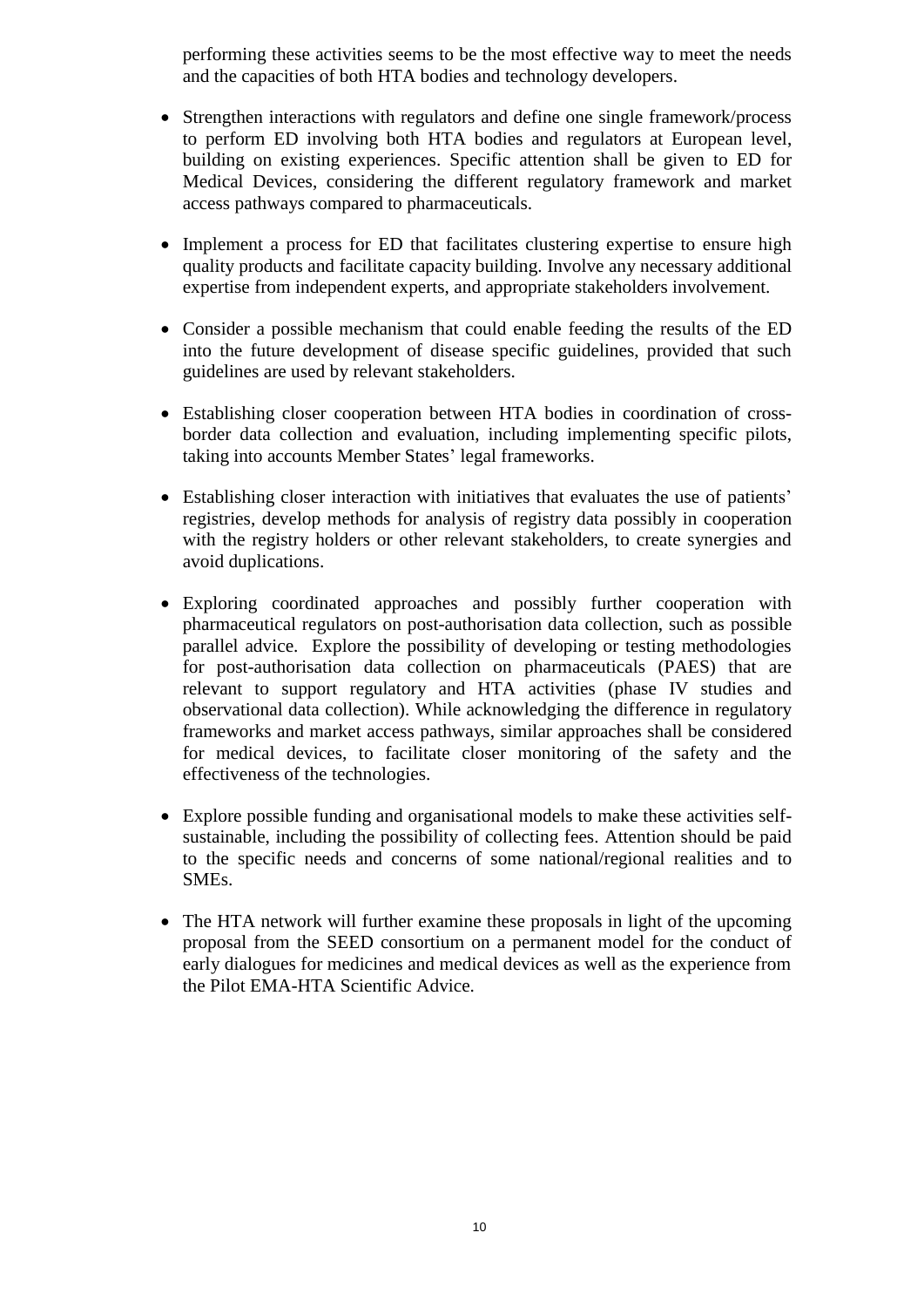# **3. "JOINT WORK" (JW) - HOW TO REUSE**

This chapter aims at providing some recommendations on how national/ regional HTA bodies could address some of the factors which may facilitate the reuse of Joint Work and the reuse of national/regional work performed by other bodies. The main targets of these recommendations are national/regional authorities responsible for HTA and HTA bodies in their activities of organising and performing national HTA work.

These recommendations shall respect national responsibilities of Member States and their HTA bodies to define their national/regional legal framework and working practices for implementing HTA, and thus exclude aspects related to pricing and reimbursement issues.

#### **3.1. GENERAL RECOMMENDATIONS**

From existing experience, it was noted that Joint Work could be more often and better used in national/regional activities, if certain factors are addressed. Such factors can be grouped into three broad categories: **1) Legal** (i.e. evidence requirements written in legal ordinance rather than submission templates); **2) Organisational** (i.e. process, time, resources) and **3) Scientific** (i.e. methodological challenges).

#### **To facilitate reuse of Joint Work the HTA Network recommends to:**

- Consider reviewing explicit legal requirements that may prevent the use of Joint Work in national/regional activities, as appropriate.
- Increase transparency on national HTAs process and reports.
- Introduce flexibility and explore opportunities to use English has the working language, to share output of the national/regional HTA production process, for example by making available summaries of national Reports in English.
- Increase awareness of Joint Work and facilitate changes in the routine working process, including adapting national/regional SOPs, to facilitate the reuse of Joint Work and/or make national/regional scientific and technical outputs more useable by other HTA bodies; for example by using common tools (e.g. POP/Evident databases, HTA Core Model framework, common templates etc.), and/or by improving accessibility to Joint Work within National HTA bodies.
- Promote the collection and dissemination of information on the added value of Joint Work to the decision/policy makers both at national/regional levels.
- Allocate sufficient resources to support collaborative project management of Joint Work, and integrate these collaborative efforts in national resource planning.
- Promote communication and information transfer between assessors involved in EU cooperation efforts and those responsible for national production.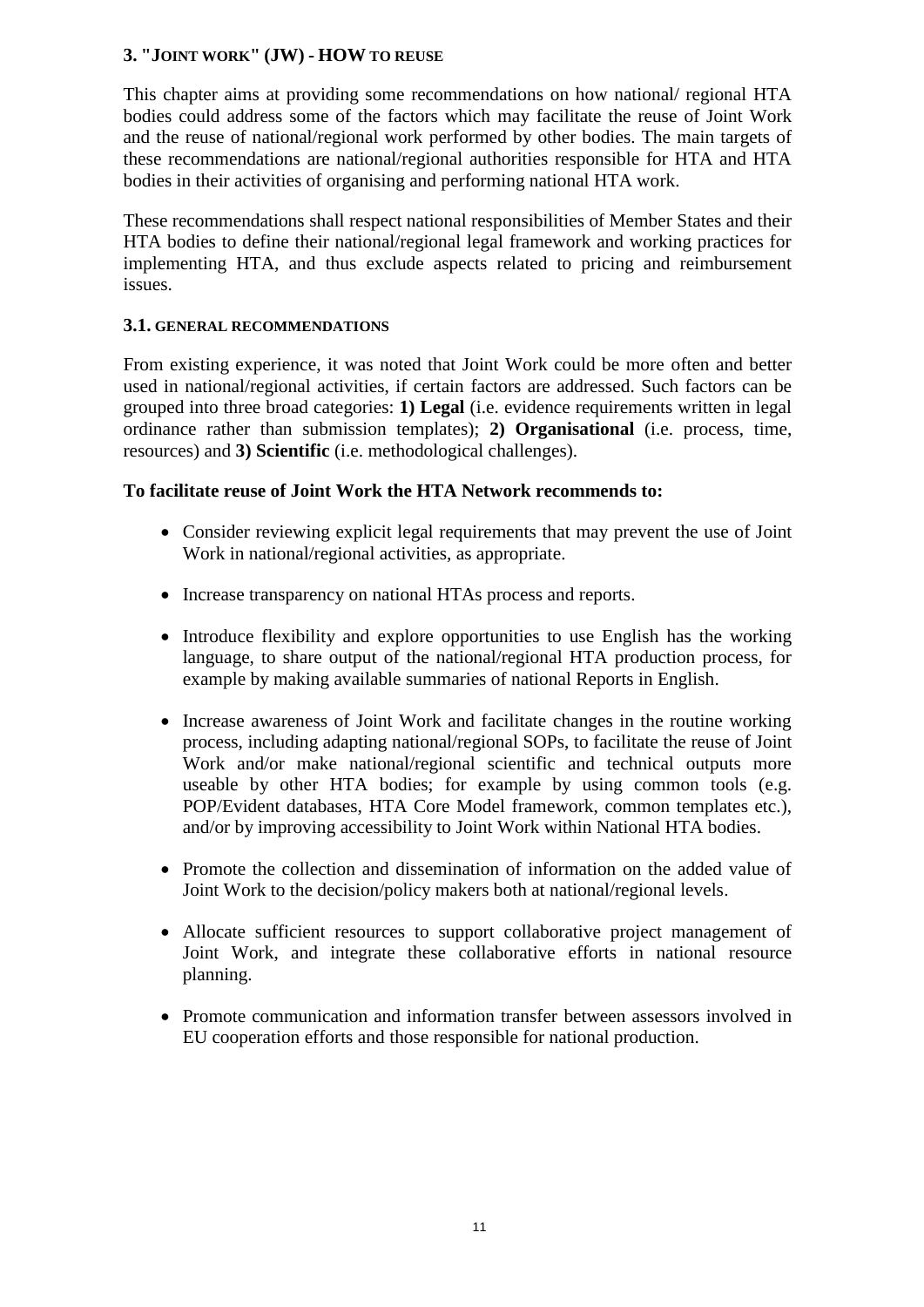# **3.2. SPECIFIC RECOMMENDATIONS ON JOINT WORK <sup>10</sup>**

#### **3.2.1 JOINT ASSESSMENT REPORTS**

In developing and testing joint products and in particular Joint Assessment Reports, as well as in the efforts to facilitate reuse of HTA work produced by other bodies, a number of barriers have been identified. These barriers include: format and content of submission templates and/or of HTA Reports defined in national legislations, thus preventing updates to reflect, among other, developments within Joint Work; different information requirements about the procedure for medical devices; limited transparency on submitted data and lack of publication of national reports; the working language defined in legislation; limited awareness of Joint Work or national/regional work done by other agencies in national activities; lack of clarity on the multiple actors involvement in the assessment process; non-alignment of timing of Joint Work in comparisons with national priorities; limited information sharing at an early phase of assessment; differences in formatting between national assessment reports and an assessment report produced with the Core Model/Guidelines; differences in methodological standards.

#### **To overcome the barriers mentioned above the HTA Network recommends to:**

- Prefer flexible mechanisms to define submission templates and/or national/regional HTA Report's templates so that changes can be easier, including possible use of "common-core template/format".
- Further increase scientific cooperation on methodological issues between HTA bodies, for example on the choice of the end points, comparators, indirect comparisons etc.
- Further increase scientific and methodological cooperation beyond HTA bodies for example to payers, regulators and stakeholders.

# **3.2.2 TOOLS TO FACILITATE INFORMATION SHARING AND JOINT WORK**

Regarding increasing the use and further development of common tools for HTA purposes, some possible barriers have been identified. These include: difficulty in balancing specificity of methodological standards (that make them more usable) with their acceptability by different countries (agreement more easily reached if guidance remains general); limited expertise within national/regional bodies to use some parts of the common guidelines; differences in language, limited funding devoted to cooperation efforts, limited (if any) awareness/accessibility to common tools for national assessors; different practices/teaching models for training material; different levels of confidentiality for data in different countries.

#### **To overcome the barriers mentioned above the HTA Network recommends:**

- To foster convergence on what to share, with whom, and for which purpose when performing HTA activities.
- To allocate sufficient resources to feed into and populate common databases with national activities, for example by contributing to POP and EVIDENT.

<sup>1</sup> <sup>10</sup> For each "type" of Joint work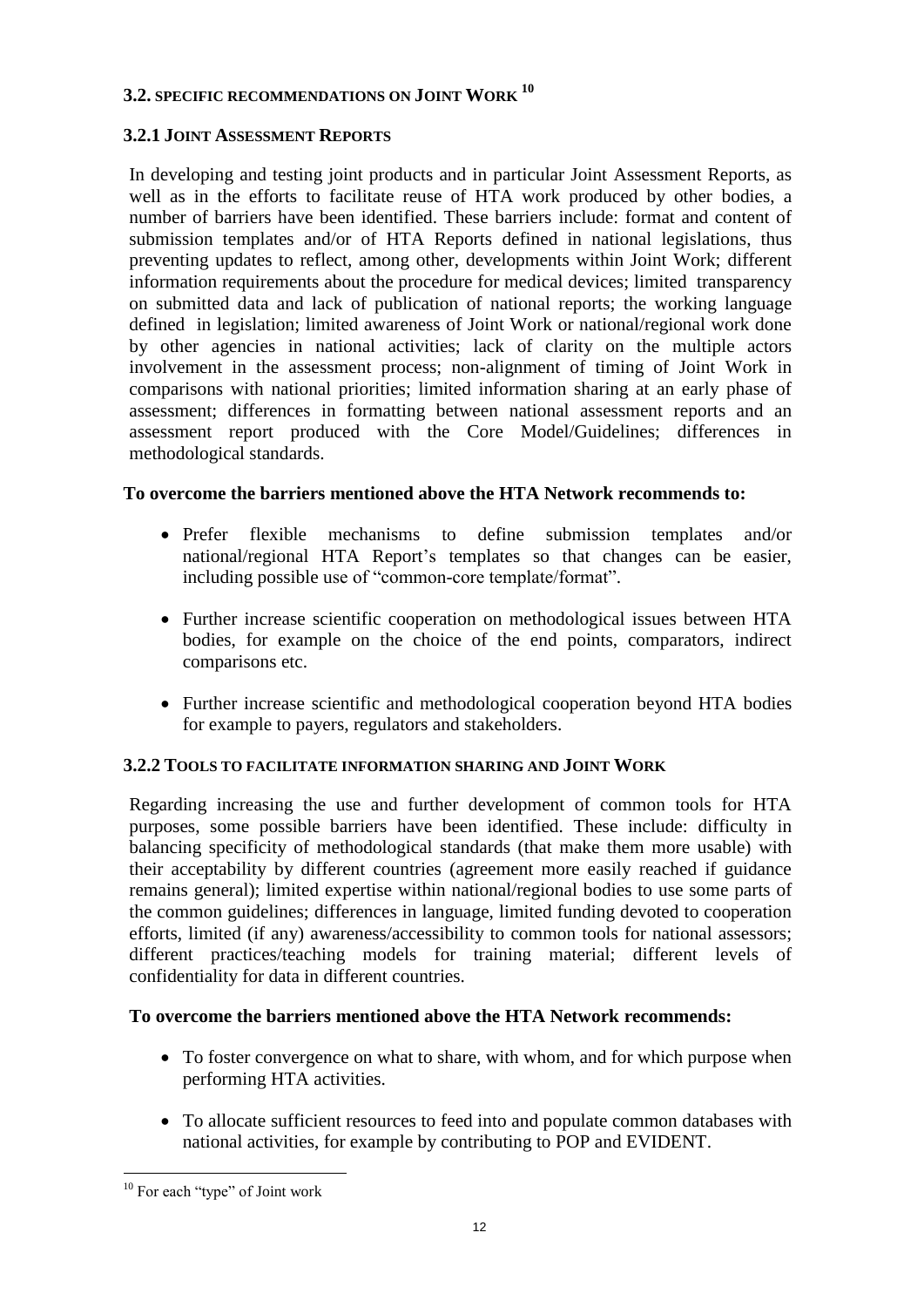To promote the training of assessors within national/regional HTA bodies on common tools which could facilitate Joint Work.

#### **3.2.3 EVIDENCE GENERATION (INITIAL AND ADDITIONAL) INITIATIVES APPROPRIATE FOR HTA PURPOSES**

Some potential barriers to strengthening cooperation in the evidence generation (initial and additional) process, appropriate for HTA purposes, include: non-existence of legal basis (in some countries) or diversity of legal basis (when existing); diversity of requirements; lacking of model to ensure financial and organisational sustainability; uncertainty on new regulatory framework for medical devices; diversity of players allowed/involved in conducting additional evidence generation; differences in privacy regulations; lack of cross border capacity for data collection; limited (or no) funding; limited capacities of data collection and sharing; unclarity on the various stakeholders within a country involved in the HTA process; different positions on the opportunity to use observational data for assessments of effectiveness and relative effectiveness and safety; choice of different timing (in lifecycle of technology) for data collection; differences in comparators and standard of care; different types of management entry agreements and therefore different possible outcomes.

It is well noted that some of the barriers listed above, are directly linked with the national responsibilities on the organisation and delivery of healthcare, for example the diversity of management entry agreements and the different players involved in the decision making process. These are listed as they have an impact on the development of the Joint Work however it is not the objective of these recommendations to propose to remove such provisions, rather to see how the cooperation in evidence generation can be developed taking these factors into account.

#### **To overcome the barriers mentioned above the HTA Network recommends:**

- To strengthen cross-border cooperation on evidence data collection (initial and additional), in line with national legislation and working practices.
- Increase coordination between different stakeholders involved in the activity to better defines roles and responsibilities.
- Following the adoption of the new regulatory framework on medical devices, explore effective ways to increase cooperation between different stakeholders.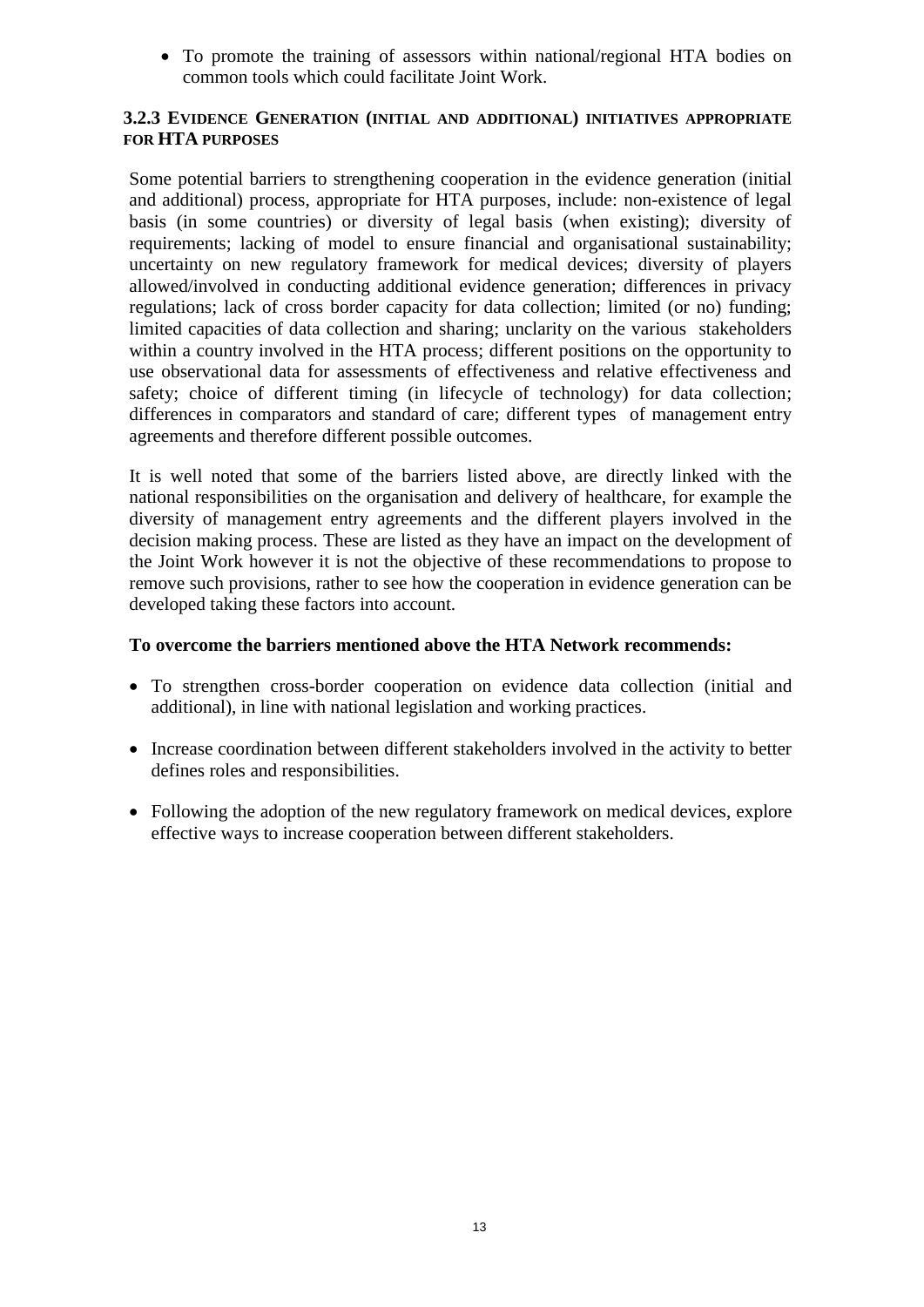#### **ANNEX – DEFINITIONS**

#### (Mainly from ANNEX 3 HTA Network Strategy)

**Additional evidence generation:** Additional studies or any kind of additional data collection requested or recommended further by HTA bodies following HTA on any health technologies.

**Disease-specific guidelines:** Aim to give non-binding recommendations for the technology developers about the type of data to be produced during the development of technologies (initial evidence generation) to support relative effectiveness and costeffectiveness assessment in a given condition.

**Early Dialogue (or early scientific advice)**: Aims to provide prospective, transparent and timely advice by regulators or HTA body/bodies (multi-HTA) or both (parallel) to product sponsors so that they may integrate their specific needs in the product development and generate evidence appropriate for HTA purposes.

**Evidence generation: Initial evidence generation** (early dialogues and disease specific guidelines) and **additional evidence generation process** (additional studies or any kind of additional data collection requested or recommended further by HTA bodies following HTA on any health technologies).

#### **EVIDENT Database:** The Evidence database on new technologies

(EVIDENT Database) (http://www.eunethta.eu/evident-database) allows sharing and storage of information on the reimbursement/coverage and assessment status of promising technologies and on additional studies requested or recommended further to a HTA.

**Health technology:** Any intervention that may be used to promote health, to prevent, diagnose or treat disease or for rehabilitation or long-term care. This includes the pharmaceuticals, devices, procedures and organizational systems used in health care.

**HTA Core Model Domains:** The HTA Core Model® consists of nine domains indicating the different areas of assessments such as safety and effectiveness and also including organizational aspects, social and ethical aspects.

**HTA Report:** An HTA report is an independent, objective, and transparent collection of HTA information to inform policy. Depending on the specific context, it may address all aspects (domains) within the HTA process.

**Initial evidence generation:** Improving initial evidence generation for health technologies combining two approaches: 1) Product specific - ED between HTA bodies and companies on the development of new drugs or medical devices and 2) Disease specific: development of disease specific guideline for the technology developers.

**Joint Work:** Activities in which countries and/or organisations work together in order to prepare shared products or agreed outcomes. These may include, for example, literature reviews, structured information for rapid or full HTAs, early dialogues or scientific advice on R&D planning and study design. Joint Work aims at supporting Member States in providing objective, reliable, timely, transparent, comparable and transferable information and enables an effective exchange of this information.